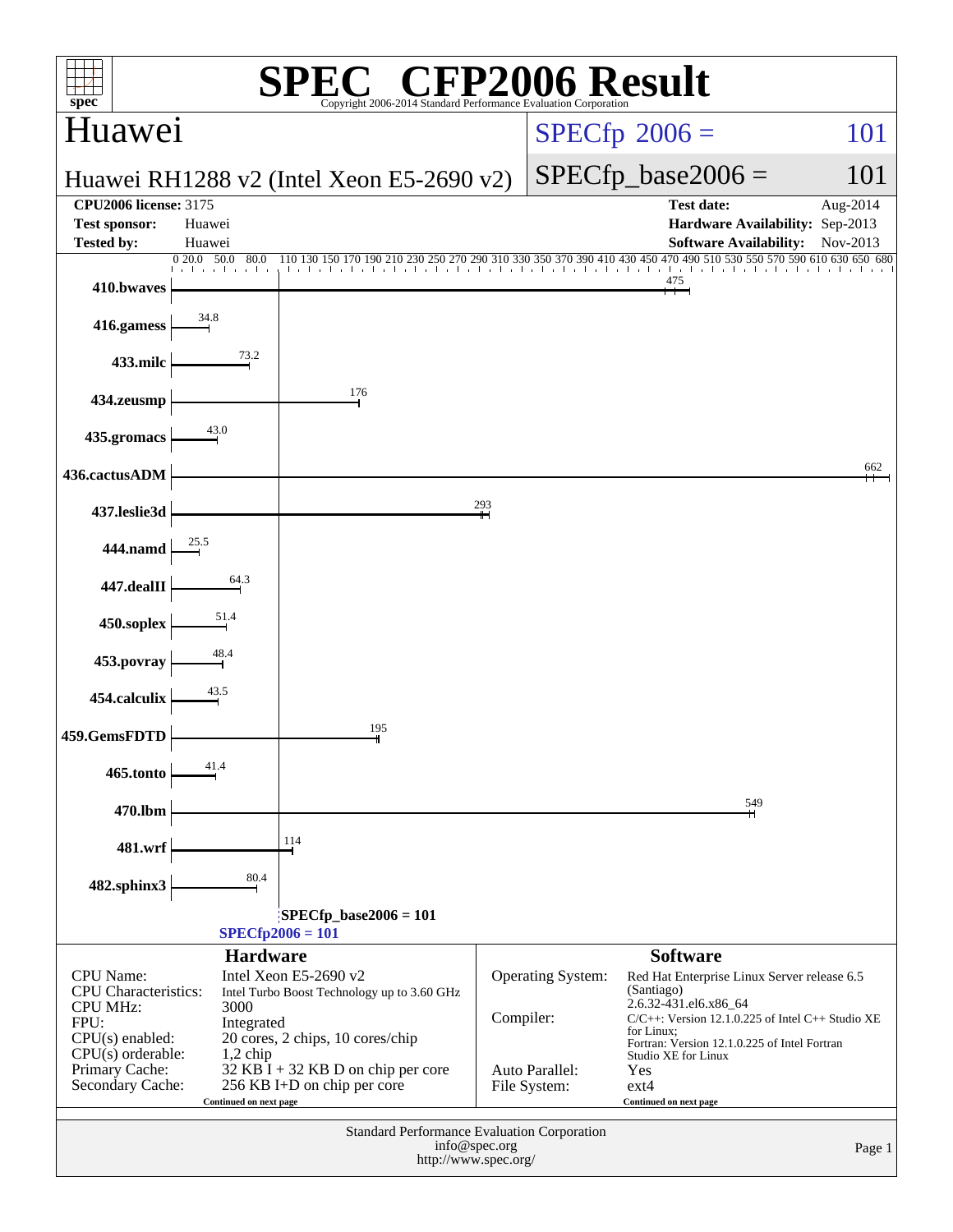

### Huawei

## $SPECfp2006 = 101$  $SPECfp2006 = 101$

Huawei RH1288 v2 (Intel Xeon E5-2690 v2)

 $SPECfp\_base2006 = 101$ 

### **[CPU2006 license:](http://www.spec.org/auto/cpu2006/Docs/result-fields.html#CPU2006license)** 3175 **[Test date:](http://www.spec.org/auto/cpu2006/Docs/result-fields.html#Testdate)** Aug-2014 **[Test sponsor:](http://www.spec.org/auto/cpu2006/Docs/result-fields.html#Testsponsor)** Huawei **[Hardware Availability:](http://www.spec.org/auto/cpu2006/Docs/result-fields.html#HardwareAvailability)** Sep-2013 **[Tested by:](http://www.spec.org/auto/cpu2006/Docs/result-fields.html#Testedby)** Huawei **[Software Availability:](http://www.spec.org/auto/cpu2006/Docs/result-fields.html#SoftwareAvailability)** Nov-2013 [L3 Cache:](http://www.spec.org/auto/cpu2006/Docs/result-fields.html#L3Cache) 25 MB I+D on chip per chip<br>Other Cache: None [Other Cache:](http://www.spec.org/auto/cpu2006/Docs/result-fields.html#OtherCache) [Memory:](http://www.spec.org/auto/cpu2006/Docs/result-fields.html#Memory) 256 GB (16 x 16 GB 2Rx4 PC3-14900R-13, ECC) [Disk Subsystem:](http://www.spec.org/auto/cpu2006/Docs/result-fields.html#DiskSubsystem) 1 x 300 GB SAS, 10000 RPM [Other Hardware:](http://www.spec.org/auto/cpu2006/Docs/result-fields.html#OtherHardware) None [System State:](http://www.spec.org/auto/cpu2006/Docs/result-fields.html#SystemState) Run level 3 (multi-user)<br>Base Pointers: 64-bit [Base Pointers:](http://www.spec.org/auto/cpu2006/Docs/result-fields.html#BasePointers) [Peak Pointers:](http://www.spec.org/auto/cpu2006/Docs/result-fields.html#PeakPointers) 32/64-bit [Other Software:](http://www.spec.org/auto/cpu2006/Docs/result-fields.html#OtherSoftware) None

| <b>Results Table</b> |                                                                                                          |              |                |       |                |       |                |              |                |              |                |              |
|----------------------|----------------------------------------------------------------------------------------------------------|--------------|----------------|-------|----------------|-------|----------------|--------------|----------------|--------------|----------------|--------------|
|                      |                                                                                                          |              | <b>Base</b>    |       |                |       |                |              | <b>Peak</b>    |              |                |              |
| <b>Benchmark</b>     | <b>Seconds</b>                                                                                           | <b>Ratio</b> | <b>Seconds</b> | Ratio | <b>Seconds</b> | Ratio | <b>Seconds</b> | <b>Ratio</b> | <b>Seconds</b> | <b>Ratio</b> | <b>Seconds</b> | <b>Ratio</b> |
| 410.bwayes           | 27.8                                                                                                     | 488          | 29.2           | 465   | 28.6           | 475   | 27.8           | 488          | 29.2           | 465          | 28.6           | 475          |
| 416.gamess           | 562                                                                                                      | 34.8         | 562            | 34.8  | 562            | 34.9  | 562            | 34.8         | 562            | 34.8         | 562            | 34.9         |
| $433$ .milc          | 125                                                                                                      | 73.2         | 125            | 73.2  | 125            | 73.2  | 125            | 73.2         | 125            | 73.2         | <u>125</u>     | <u>73.2</u>  |
| 434.zeusmp           | 51.4                                                                                                     | 177          | 51.6           | 176   | 51.6           | 176   | 51.4           | 177          | 51.6           | 176          | 51.6           | <u>176</u>   |
| 435 gromacs          | 166                                                                                                      | 43.0         | 166            | 43.0  | 166            | 43.0  | <b>166</b>     | 43.0         | 166            | 43.0         | 166            | 43.0         |
| 436.cactusADM        | 18.1                                                                                                     | 662          | 17.7           | 677   | 18.3           | 655   | 18.1           | 662          | 17.7           | 677          | 18.3           | 655          |
| 437.leslie3d         | 31.4                                                                                                     | 299          | 32.2           | 292   | 32.0           | 293   | 31.4           | 299          | 32.2           | 292          | <b>32.0</b>    | 293          |
| 444.namd             | 314                                                                                                      | 25.5         | 314            | 25.5  | 314            | 25.5  | 314            | 25.5         | 314            | 25.5         | 314            | 25.5         |
| 447.dealII           | 178                                                                                                      | 64.3         | 178            | 64.3  | 178            | 64.3  | 178            | 64.3         | 178            | 64.3         | 178            | 64.3         |
| 450.soplex           | 163                                                                                                      | 51.3         | 162            | 51.4  | 162            | 51.4  | 163            | 51.3         | 162            | 51.4         | 162            | 51.4         |
| 453.povray           | 110                                                                                                      | 48.4         | 111            | 47.9  | 110            | 48.4  | 110            | 48.4         | 111            | 47.9         | 110            | 48.4         |
| 454.calculix         | 189                                                                                                      | 43.6         | 190            | 43.5  | 190            | 43.5  | 189            | 43.6         | <b>190</b>     | 43.5         | 190            | 43.5         |
| 459.GemsFDTD         | 54.2                                                                                                     | 196          | 55.0           | 193   | 54.4           | 195   | 54.2           | 196          | 55.0           | 193          | 54.4           | 195          |
| 465.tonto            | 238                                                                                                      | 41.3         | 238            | 41.4  | 238            | 41.4  | 238            | 41.3         | 238            | 41.4         | 238            | 41.4         |
| 470.1bm              | 25.2                                                                                                     | 545          | 25.0           | 549   | 25.0           | 549   | 25.2           | 545          | 25.0           | 549          | 25.0           | 549          |
| 481.wrf              | 98.0                                                                                                     | 114          | 98.2           | 114   | 98.0           | 114   | 98.0           | 114          | 98.2           | 114          | 98.0           | 114          |
| $482$ .sphinx $3$    | 242                                                                                                      | 80.5         | 242            | 80.4  | 242            | 80.4  | 242            | 80.5         | 242            | 80.4         | 242            | <b>80.4</b>  |
|                      | Results appear in the order in which they were run. Bold underlined text indicates a median measurement. |              |                |       |                |       |                |              |                |              |                |              |

### **[Operating System Notes](http://www.spec.org/auto/cpu2006/Docs/result-fields.html#OperatingSystemNotes)**

Stack size set to unlimited using "ulimit -s unlimited"

### **[Platform Notes](http://www.spec.org/auto/cpu2006/Docs/result-fields.html#PlatformNotes)**

 BIOS configuration: Set Power Efficiency Mode to Custom Set Hyper-Threading to Disabled Baseboard Management Controller used to adjust the fan speed to 100% Sysinfo program /spec/config/sysinfo.rev6800 \$Rev: 6800 \$ \$Date:: 2011-10-11 #\$ 6f2ebdff5032aaa42e583f96b07f99d3 running on localhost Thu Aug 21 00:51:32 2014

 This section contains SUT (System Under Test) info as seen by some common utilities. To remove or add to this section, see: Continued on next page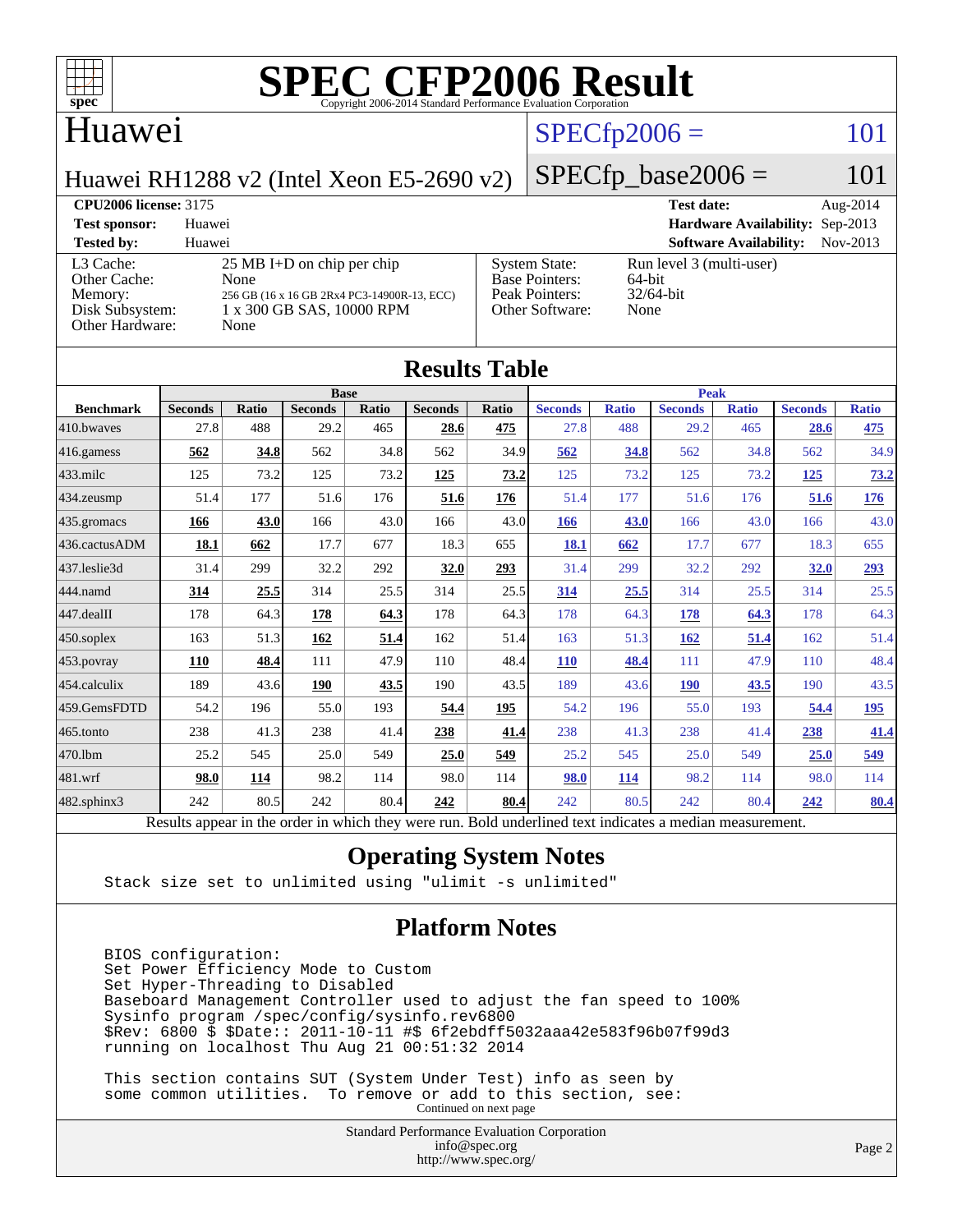

### Huawei

 $SPECTp2006 = 101$ 

Huawei RH1288 v2 (Intel Xeon E5-2690 v2)

**[CPU2006 license:](http://www.spec.org/auto/cpu2006/Docs/result-fields.html#CPU2006license)** 3175 **[Test date:](http://www.spec.org/auto/cpu2006/Docs/result-fields.html#Testdate)** Aug-2014 **[Test sponsor:](http://www.spec.org/auto/cpu2006/Docs/result-fields.html#Testsponsor)** Huawei **[Hardware Availability:](http://www.spec.org/auto/cpu2006/Docs/result-fields.html#HardwareAvailability)** Sep-2013 **[Tested by:](http://www.spec.org/auto/cpu2006/Docs/result-fields.html#Testedby)** Huawei **[Software Availability:](http://www.spec.org/auto/cpu2006/Docs/result-fields.html#SoftwareAvailability)** Nov-2013

 $SPECTp\_base2006 = 101$ 

### **[Platform Notes \(Continued\)](http://www.spec.org/auto/cpu2006/Docs/result-fields.html#PlatformNotes)**

 <http://www.spec.org/cpu2006/Docs/config.html#sysinfo> From /proc/cpuinfo model name : Intel(R) Xeon(R) CPU E5-2690 v2 @ 3.00GHz

 2 "physical id"s (chips) 20 "processors" cores, siblings (Caution: counting these is hw and system dependent. The following excerpts from /proc/cpuinfo might not be reliable. Use with caution.) cpu cores : 10 siblings : 10 physical 0: cores 0 1 2 3 4 8 9 10 11 12 physical 1: cores 0 1 2 3 4 8 9 10 11 12 cache size : 25600 KB From /proc/meminfo<br>MemTotal: 264478184 kB HugePages\_Total: 0<br>Hugepagesize: 2048 kB Hugepagesize: /usr/bin/lsb\_release -d Red Hat Enterprise Linux Server release 6.5 (Santiago) From /etc/\*release\* /etc/\*version\* redhat-release: Red Hat Enterprise Linux Server release 6.5 (Santiago) system-release: Red Hat Enterprise Linux Server release 6.5 (Santiago) system-release-cpe: cpe:/o:redhat:enterprise\_linux:6server:ga:server uname -a: Linux localhost 2.6.32-431.el6.x86\_64 #1 SMP Sun Nov 10 22:19:54 EST 2013 x86\_64 x86\_64 x86\_64 GNU/Linux run-level 3 Aug 20 19:37 SPEC is set to: /spec Filesystem Type Size Used Avail Use% Mounted on /dev/sda2 ext4 272G 103G 155G 41% / Additional information from dmidecode: Memory: 4x Hynix HMT42GR7AFR4C-RD 16 GB 1867 MHz 2 rank 12x Samsung M393B2G70DB0-CMA 16 GB 1867 MHz 2 rank

(End of data from sysinfo program)

### **[General Notes](http://www.spec.org/auto/cpu2006/Docs/result-fields.html#GeneralNotes)**

```
Environment variables set by runspec before the start of the run:
KMP_AFFINITY = "granularity=fine,compact,0,1"
LD_LIBRARY_PATH = "/spec/libs/32:/spec/libs/64"
OMP_NUM_THREADS = "20"
                                    Continued on next page
```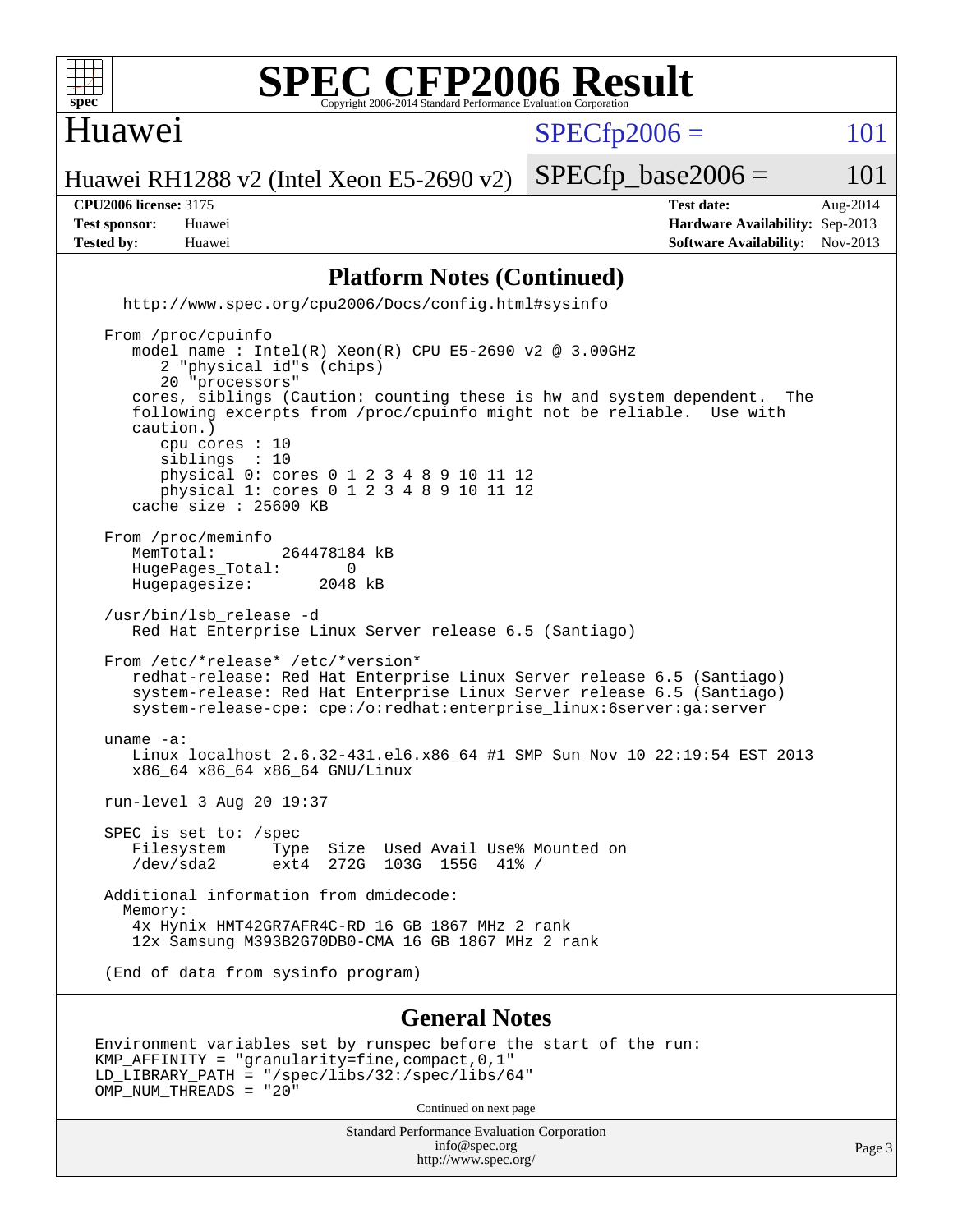

## Huawei

 $SPECTp2006 = 101$ 

Huawei RH1288 v2 (Intel Xeon E5-2690 v2)

**[CPU2006 license:](http://www.spec.org/auto/cpu2006/Docs/result-fields.html#CPU2006license)** 3175 **[Test date:](http://www.spec.org/auto/cpu2006/Docs/result-fields.html#Testdate)** Aug-2014 **[Test sponsor:](http://www.spec.org/auto/cpu2006/Docs/result-fields.html#Testsponsor)** Huawei **[Hardware Availability:](http://www.spec.org/auto/cpu2006/Docs/result-fields.html#HardwareAvailability)** Sep-2013 **[Tested by:](http://www.spec.org/auto/cpu2006/Docs/result-fields.html#Testedby)** Huawei **[Software Availability:](http://www.spec.org/auto/cpu2006/Docs/result-fields.html#SoftwareAvailability)** Nov-2013

 $SPECTp\_base2006 = 101$ 

### **[General Notes \(Continued\)](http://www.spec.org/auto/cpu2006/Docs/result-fields.html#GeneralNotes)**

 Binaries compiled on a system with 2 x Xeon X5645 CPU + 16GB memory using RHEL 6.1 Transparent Huge Pages enabled with: echo always > /sys/kernel/mm/redhat\_transparent\_hugepage/enabled

**[Base Compiler Invocation](http://www.spec.org/auto/cpu2006/Docs/result-fields.html#BaseCompilerInvocation)**

[C benchmarks](http://www.spec.org/auto/cpu2006/Docs/result-fields.html#Cbenchmarks):  $-m64$ 

[C++ benchmarks:](http://www.spec.org/auto/cpu2006/Docs/result-fields.html#CXXbenchmarks) [icpc -m64](http://www.spec.org/cpu2006/results/res2014q3/cpu2006-20140823-30996.flags.html#user_CXXbase_intel_icpc_64bit_bedb90c1146cab66620883ef4f41a67e)

[Fortran benchmarks](http://www.spec.org/auto/cpu2006/Docs/result-fields.html#Fortranbenchmarks): [ifort -m64](http://www.spec.org/cpu2006/results/res2014q3/cpu2006-20140823-30996.flags.html#user_FCbase_intel_ifort_64bit_ee9d0fb25645d0210d97eb0527dcc06e)

[Benchmarks using both Fortran and C](http://www.spec.org/auto/cpu2006/Docs/result-fields.html#BenchmarksusingbothFortranandC): [icc -m64](http://www.spec.org/cpu2006/results/res2014q3/cpu2006-20140823-30996.flags.html#user_CC_FCbase_intel_icc_64bit_0b7121f5ab7cfabee23d88897260401c) [ifort -m64](http://www.spec.org/cpu2006/results/res2014q3/cpu2006-20140823-30996.flags.html#user_CC_FCbase_intel_ifort_64bit_ee9d0fb25645d0210d97eb0527dcc06e)

### **[Base Portability Flags](http://www.spec.org/auto/cpu2006/Docs/result-fields.html#BasePortabilityFlags)**

| 410.bwaves: -DSPEC CPU LP64                |                                                                |
|--------------------------------------------|----------------------------------------------------------------|
| 416.gamess: -DSPEC_CPU_LP64                |                                                                |
| 433.milc: -DSPEC CPU LP64                  |                                                                |
| 434.zeusmp: -DSPEC_CPU_LP64                |                                                                |
| 435.gromacs: -DSPEC_CPU_LP64 -nofor_main   |                                                                |
| 436.cactusADM: -DSPEC CPU LP64 -nofor main |                                                                |
| 437.leslie3d: -DSPEC CPU LP64              |                                                                |
| 444.namd: -DSPEC CPU LP64                  |                                                                |
| 447.dealII: -DSPEC_CPU LP64                |                                                                |
| 450.soplex: -DSPEC_CPU_LP64                |                                                                |
| 453.povray: - DSPEC_CPU_LP64               |                                                                |
| 454.calculix: -DSPEC CPU LP64 -nofor main  |                                                                |
| 459.GemsFDTD: - DSPEC_CPU LP64             |                                                                |
| 465.tonto: -DSPEC CPU LP64                 |                                                                |
| 470.1bm: - DSPEC CPU LP64                  |                                                                |
|                                            | 481.wrf: -DSPEC CPU_LP64 -DSPEC_CPU_CASE_FLAG -DSPEC_CPU_LINUX |
| 482.sphinx3: -DSPEC_CPU_LP64               |                                                                |

### **[Base Optimization Flags](http://www.spec.org/auto/cpu2006/Docs/result-fields.html#BaseOptimizationFlags)**

[C benchmarks](http://www.spec.org/auto/cpu2006/Docs/result-fields.html#Cbenchmarks):

[-xAVX](http://www.spec.org/cpu2006/results/res2014q3/cpu2006-20140823-30996.flags.html#user_CCbase_f-xAVX) [-ipo](http://www.spec.org/cpu2006/results/res2014q3/cpu2006-20140823-30996.flags.html#user_CCbase_f-ipo) [-O3](http://www.spec.org/cpu2006/results/res2014q3/cpu2006-20140823-30996.flags.html#user_CCbase_f-O3) [-no-prec-div](http://www.spec.org/cpu2006/results/res2014q3/cpu2006-20140823-30996.flags.html#user_CCbase_f-no-prec-div) [-static](http://www.spec.org/cpu2006/results/res2014q3/cpu2006-20140823-30996.flags.html#user_CCbase_f-static) [-parallel](http://www.spec.org/cpu2006/results/res2014q3/cpu2006-20140823-30996.flags.html#user_CCbase_f-parallel) [-opt-prefetch](http://www.spec.org/cpu2006/results/res2014q3/cpu2006-20140823-30996.flags.html#user_CCbase_f-opt-prefetch) [-ansi-alias](http://www.spec.org/cpu2006/results/res2014q3/cpu2006-20140823-30996.flags.html#user_CCbase_f-ansi-alias)

Continued on next page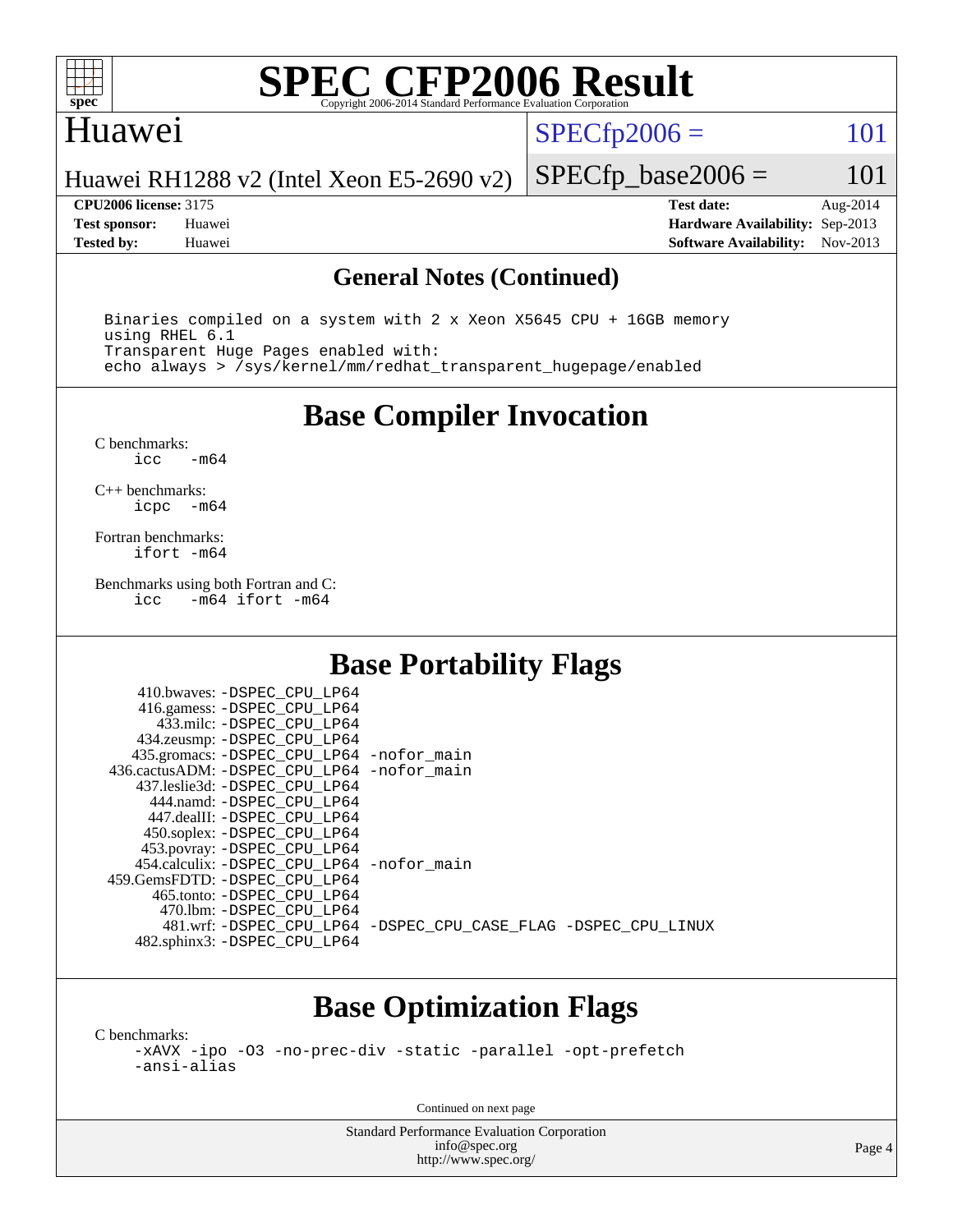

## Huawei

 $SPECTp2006 = 101$ 

Huawei RH1288 v2 (Intel Xeon E5-2690 v2)

**[CPU2006 license:](http://www.spec.org/auto/cpu2006/Docs/result-fields.html#CPU2006license)** 3175 **[Test date:](http://www.spec.org/auto/cpu2006/Docs/result-fields.html#Testdate)** Aug-2014 **[Test sponsor:](http://www.spec.org/auto/cpu2006/Docs/result-fields.html#Testsponsor)** Huawei **[Hardware Availability:](http://www.spec.org/auto/cpu2006/Docs/result-fields.html#HardwareAvailability)** Sep-2013 **[Tested by:](http://www.spec.org/auto/cpu2006/Docs/result-fields.html#Testedby)** Huawei **[Software Availability:](http://www.spec.org/auto/cpu2006/Docs/result-fields.html#SoftwareAvailability)** Nov-2013

 $SPECTp\_base2006 = 101$ 

## **[Base Optimization Flags \(Continued\)](http://www.spec.org/auto/cpu2006/Docs/result-fields.html#BaseOptimizationFlags)**

[C++ benchmarks:](http://www.spec.org/auto/cpu2006/Docs/result-fields.html#CXXbenchmarks) [-xAVX](http://www.spec.org/cpu2006/results/res2014q3/cpu2006-20140823-30996.flags.html#user_CXXbase_f-xAVX) [-ipo](http://www.spec.org/cpu2006/results/res2014q3/cpu2006-20140823-30996.flags.html#user_CXXbase_f-ipo) [-O3](http://www.spec.org/cpu2006/results/res2014q3/cpu2006-20140823-30996.flags.html#user_CXXbase_f-O3) [-no-prec-div](http://www.spec.org/cpu2006/results/res2014q3/cpu2006-20140823-30996.flags.html#user_CXXbase_f-no-prec-div) [-static](http://www.spec.org/cpu2006/results/res2014q3/cpu2006-20140823-30996.flags.html#user_CXXbase_f-static) [-opt-prefetch](http://www.spec.org/cpu2006/results/res2014q3/cpu2006-20140823-30996.flags.html#user_CXXbase_f-opt-prefetch) [-ansi-alias](http://www.spec.org/cpu2006/results/res2014q3/cpu2006-20140823-30996.flags.html#user_CXXbase_f-ansi-alias) [Fortran benchmarks](http://www.spec.org/auto/cpu2006/Docs/result-fields.html#Fortranbenchmarks): [-xAVX](http://www.spec.org/cpu2006/results/res2014q3/cpu2006-20140823-30996.flags.html#user_FCbase_f-xAVX) [-ipo](http://www.spec.org/cpu2006/results/res2014q3/cpu2006-20140823-30996.flags.html#user_FCbase_f-ipo) [-O3](http://www.spec.org/cpu2006/results/res2014q3/cpu2006-20140823-30996.flags.html#user_FCbase_f-O3) [-no-prec-div](http://www.spec.org/cpu2006/results/res2014q3/cpu2006-20140823-30996.flags.html#user_FCbase_f-no-prec-div) [-static](http://www.spec.org/cpu2006/results/res2014q3/cpu2006-20140823-30996.flags.html#user_FCbase_f-static) [-parallel](http://www.spec.org/cpu2006/results/res2014q3/cpu2006-20140823-30996.flags.html#user_FCbase_f-parallel) [-opt-prefetch](http://www.spec.org/cpu2006/results/res2014q3/cpu2006-20140823-30996.flags.html#user_FCbase_f-opt-prefetch) [Benchmarks using both Fortran and C](http://www.spec.org/auto/cpu2006/Docs/result-fields.html#BenchmarksusingbothFortranandC): [-xAVX](http://www.spec.org/cpu2006/results/res2014q3/cpu2006-20140823-30996.flags.html#user_CC_FCbase_f-xAVX) [-ipo](http://www.spec.org/cpu2006/results/res2014q3/cpu2006-20140823-30996.flags.html#user_CC_FCbase_f-ipo) [-O3](http://www.spec.org/cpu2006/results/res2014q3/cpu2006-20140823-30996.flags.html#user_CC_FCbase_f-O3) [-no-prec-div](http://www.spec.org/cpu2006/results/res2014q3/cpu2006-20140823-30996.flags.html#user_CC_FCbase_f-no-prec-div) [-static](http://www.spec.org/cpu2006/results/res2014q3/cpu2006-20140823-30996.flags.html#user_CC_FCbase_f-static) [-parallel](http://www.spec.org/cpu2006/results/res2014q3/cpu2006-20140823-30996.flags.html#user_CC_FCbase_f-parallel) [-opt-prefetch](http://www.spec.org/cpu2006/results/res2014q3/cpu2006-20140823-30996.flags.html#user_CC_FCbase_f-opt-prefetch)

**[Peak Compiler Invocation](http://www.spec.org/auto/cpu2006/Docs/result-fields.html#PeakCompilerInvocation)**

[C benchmarks](http://www.spec.org/auto/cpu2006/Docs/result-fields.html#Cbenchmarks):  $\text{icc}$   $-\text{m64}$ 

[-ansi-alias](http://www.spec.org/cpu2006/results/res2014q3/cpu2006-20140823-30996.flags.html#user_CC_FCbase_f-ansi-alias)

[C++ benchmarks:](http://www.spec.org/auto/cpu2006/Docs/result-fields.html#CXXbenchmarks) [icpc -m64](http://www.spec.org/cpu2006/results/res2014q3/cpu2006-20140823-30996.flags.html#user_CXXpeak_intel_icpc_64bit_bedb90c1146cab66620883ef4f41a67e)

[Fortran benchmarks](http://www.spec.org/auto/cpu2006/Docs/result-fields.html#Fortranbenchmarks): [ifort -m64](http://www.spec.org/cpu2006/results/res2014q3/cpu2006-20140823-30996.flags.html#user_FCpeak_intel_ifort_64bit_ee9d0fb25645d0210d97eb0527dcc06e)

[Benchmarks using both Fortran and C](http://www.spec.org/auto/cpu2006/Docs/result-fields.html#BenchmarksusingbothFortranandC): [icc -m64](http://www.spec.org/cpu2006/results/res2014q3/cpu2006-20140823-30996.flags.html#user_CC_FCpeak_intel_icc_64bit_0b7121f5ab7cfabee23d88897260401c) [ifort -m64](http://www.spec.org/cpu2006/results/res2014q3/cpu2006-20140823-30996.flags.html#user_CC_FCpeak_intel_ifort_64bit_ee9d0fb25645d0210d97eb0527dcc06e)

### **[Peak Portability Flags](http://www.spec.org/auto/cpu2006/Docs/result-fields.html#PeakPortabilityFlags)**

Same as Base Portability Flags

## **[Peak Optimization Flags](http://www.spec.org/auto/cpu2006/Docs/result-fields.html#PeakOptimizationFlags)**

[C benchmarks](http://www.spec.org/auto/cpu2006/Docs/result-fields.html#Cbenchmarks):

433.milc: basepeak = yes

 $470$ .lbm: basepeak = yes

 $482$ .sphinx3: basepeak = yes

[C++ benchmarks:](http://www.spec.org/auto/cpu2006/Docs/result-fields.html#CXXbenchmarks)

444.namd: basepeak = yes

447.dealII: basepeak = yes

Continued on next page